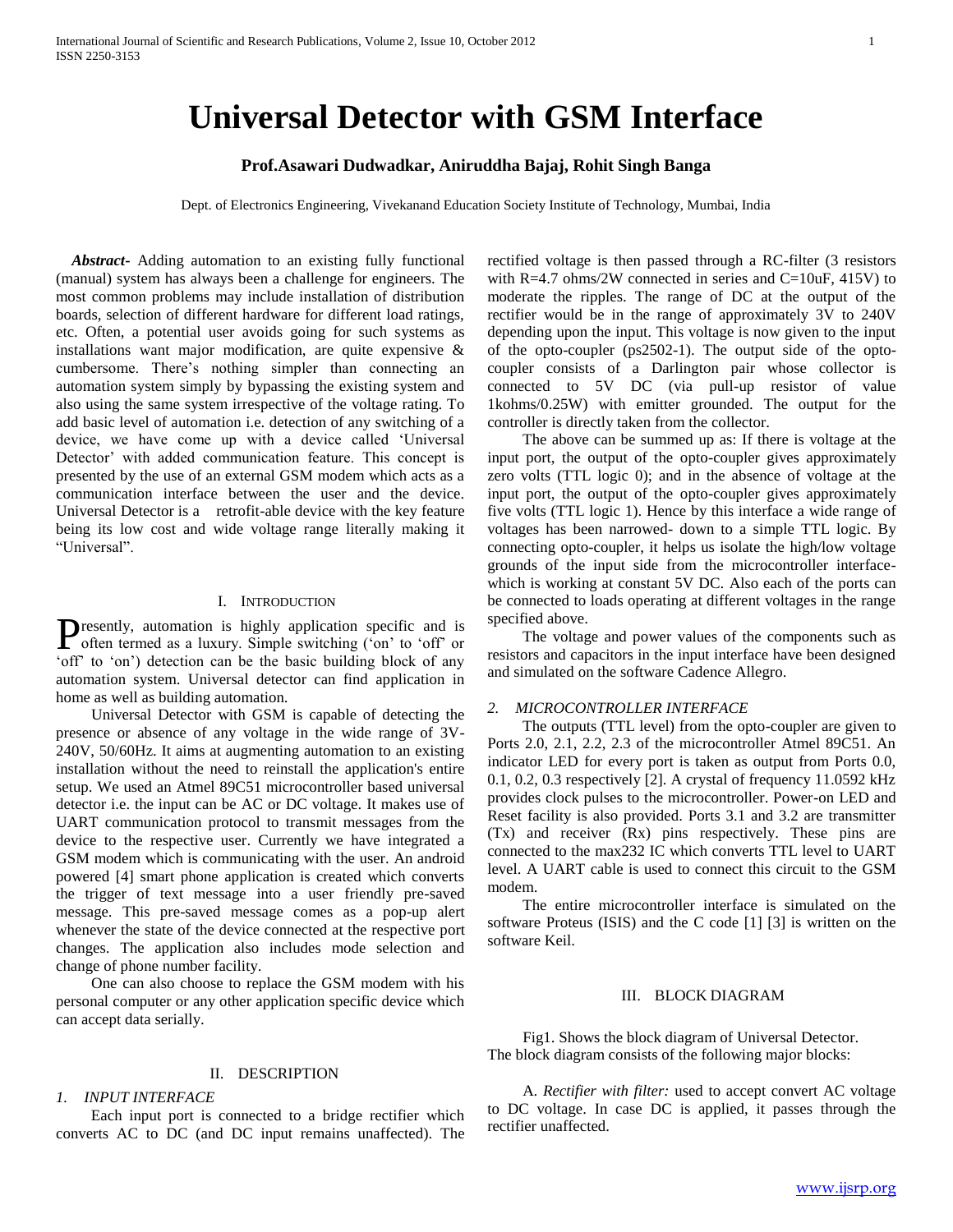B. *Filter*: used to reduce the ripples in the full wave rectified output from the rectifier

 C. *Opto-coupler*: It acts as an isolator and isolates the grounds of the ports and the processing circuit. It detects voltages between 3V to 240V. If voltage is present at its input it produces 0 volt output, as soon as the input voltage is reduced to 0 it gives a 5V DC output.

 D. *Microcontroller (AT89C51):* receives the inputs at TTL level from various ports and processes them. It then actuates the respective LED/s and also sends the desired command/s to the GSM modem which in turn sends SMS/s to the user.

 E. *MAX232:* converts TTL level signals received from the microcontroller to UART level which is understood by the GSM modem.

## IV. WORKING

 The overall application can be divided into two modes (selected by the phone application):

Mode 1: Detects "on to off" switching. Mode 2: Detects "off to on" switching.

 When both the modes are selected both "on to off" and "off to on" switching are detected.

 Consider a Miniature Circuit Breaker (MCB) connected across Port A as shown in Fig 2. It is seen that the Universal Detector is simply connected at the output side (load side) of the MCB. Let Port A be configured in Mode 1 operation. Hence the input from Port A is at logic low to the controller (at port 2.0). Now due to some reason (e.g. Overload or Short Circuit) at the load end the MCB trips, the voltage across Port A falls to zero. This will cause logic high to appear at the controller (at port 2.0). This triggers the controller to send AT commands [5] to the GSM modem such that an "A" is transmitted as a text message to the user's mobile phone. This is then interpreted by the phone application as a pre-saved message as chosen by the user.



## **Fig.1Block Diagram**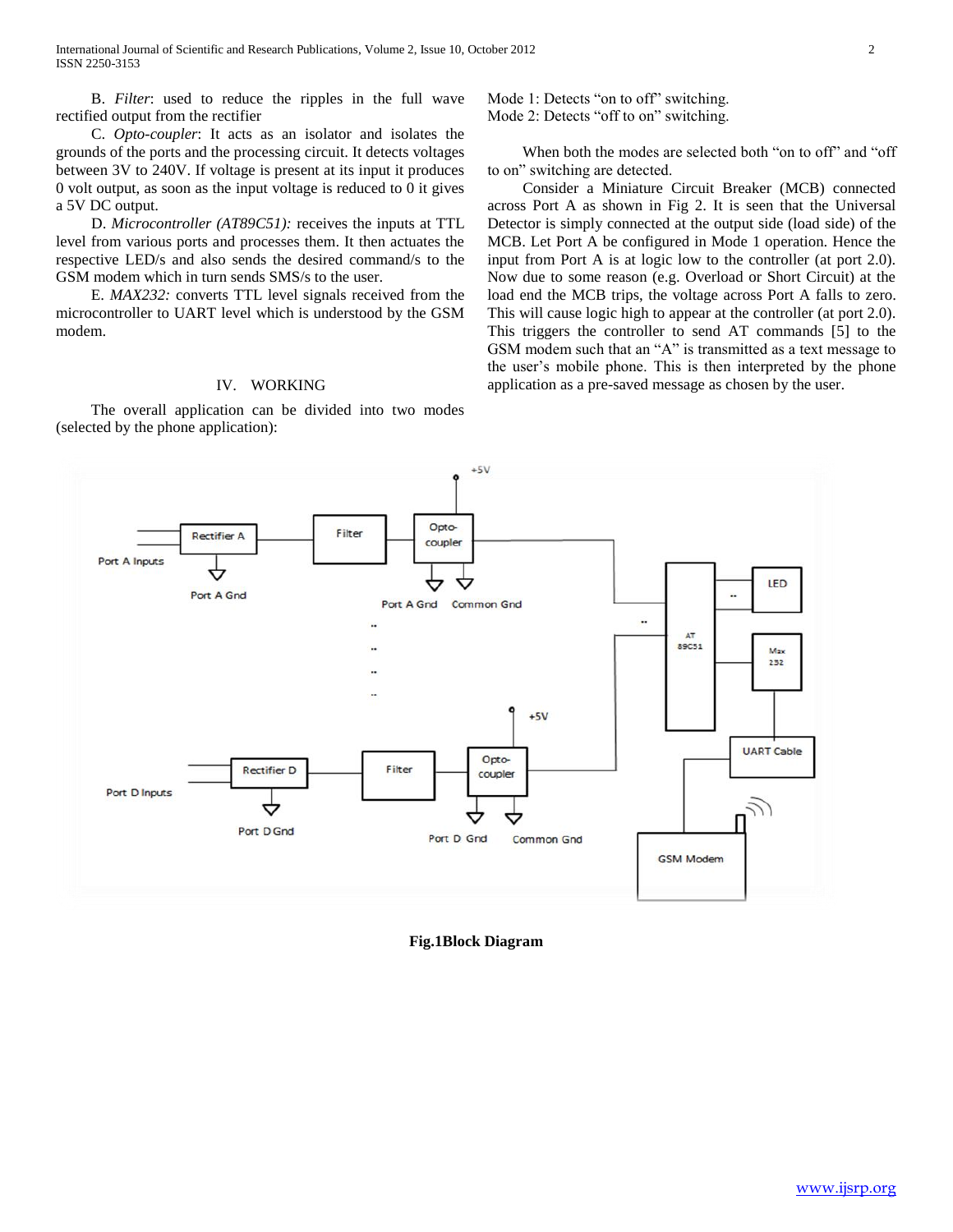

## **Fig.2 Universal Detector Connected Across Load**

## V. MOBILE APPLICATION

 The application opens with an Authorization window which asks for username and password to ensure only the authorized user is granted access (Fig 3). After authorization, a menu driven window (Admin) opens which giving options of "Add Description" and "Change of Phone number" (Fig 4).

|          | Authorization |  |
|----------|---------------|--|
| Username |               |  |
|          |               |  |
| Password |               |  |
|          |               |  |
|          | Enter         |  |

## **Fig.3 Authorization Window**

| Admin                  |
|------------------------|
|                        |
| <b>Add Description</b> |
| Change Phone Number    |
|                        |
|                        |

**Fig.4 Admin Window**

#### *1. Add Description :*

 When the user selects this option, the window as shown in Fig. 5 appears. This allows the user to name each and every port the way he wants it to appear in the pop-up. This enables the overall concept to be more open and user-friendly.

 E.g. Port A is given the name "MCB 1" and its operation in Mode 1 is selected.



## **Fig.5 Add Description Window**

 Four ports (A to D) are provided by default, and by selecting the option "Add Port" the user can add more ports, (provided the hardware supports-maximum limit up to 25 ports). The last option on the same window is "Save" which as the name suggests, saves the above changes.

Now, if a text message of "A" arrives, a pop-up of "MCB 1" is displayed by the application.

## *2. Change of phone number:*

 When the user selects this option, the window as shown in Fig 6 appears. This allows the user to change the phone numbers for the preceding messages. The new phone number is entered in the "New Number" box shown and "send" is pressed. This sends the new phone number to the controller which responds by sending a 5-digit confirmation code (on the new number). The user then needs to type this number in the "Confirmation Code" space as shown in the Fig. 6, and then click "send". This will change the number within the microcontroller memory. Now, all the preceding messages will be sent on the new number.